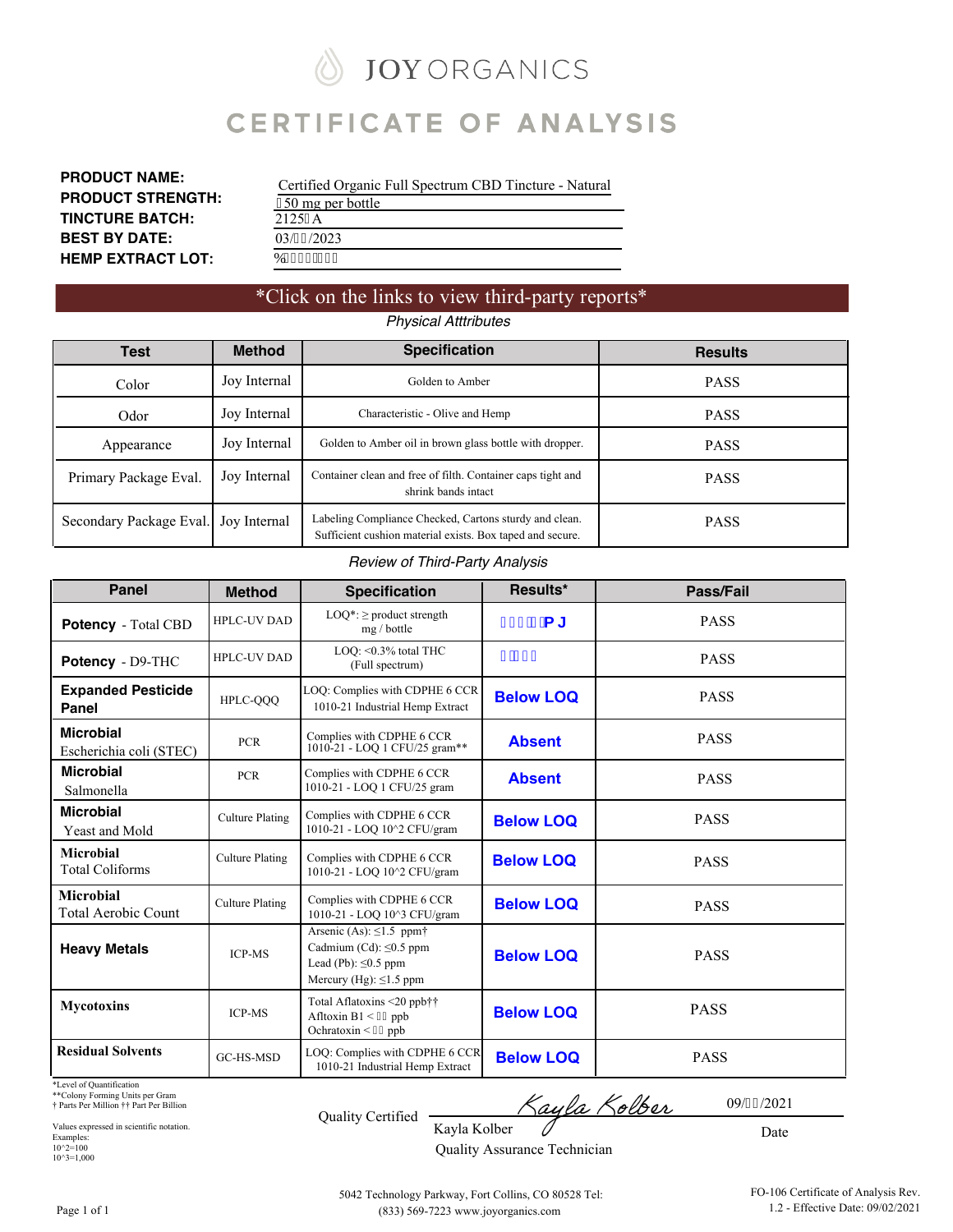<span id="page-1-0"></span>

|                                                                                             | B1211-001<br>sample ID 25408                                 | <b>7USC1639 Certificate of Analysis</b> |  |  |  |  |
|---------------------------------------------------------------------------------------------|--------------------------------------------------------------|-----------------------------------------|--|--|--|--|
| certificate ID<br><b>OMN52</b>                                                              | cannabinoids 510.4mg<br>per 30mL<br>THC‡ 15.1mg CBD‡ 465.7mg | Stillwater<br>Laboratories              |  |  |  |  |
| order 9236<br>analysis date 12/15/2020 4:57:23 PM<br>test tag B1211-001<br>sample wgt 1.0 g |                                                              | 7USC1639 Infused                        |  |  |  |  |
| Inspection MSP-7.5.1.2                                                                      |                                                              |                                         |  |  |  |  |

Deputy Director

**DESCRIPTION: Tincture sample (1.00g) received in a client-labeled bottle, by commercial and sample tag B1211-001.** 12/17/2020 ⨂ 0MN52 ⨂ 12/17/2020 ⨂ 0MN52 ⨂ 12/17/2020 courier. Labeled 25408 and sample tag B1211-001.

| Potency per 30mL                                  | MSP-7.5.1.4        | error<br>LOD LOQ (95%CI k=2)    |  |  |  |  |
|---------------------------------------------------|--------------------|---------------------------------|--|--|--|--|
| tetrahydrocannabolic acid (THCa)                  | ND                 | $0.06$   $0.17$   $\pm 0.17$ mg |  |  |  |  |
| Δ9-tetrahydrocannabinol (Δ9 THC)                  | 15.1 <sub>mg</sub> | $0.05$   0.16   $\pm 0.42$ mg   |  |  |  |  |
| $\Delta$ 8-tetrahydrocannabinol ( $\Delta$ 8 THC) | ND                 | $0.07$   0.22   $\pm 0.22$ mg   |  |  |  |  |
| tetrahydrocannabivarin (THCv)                     | <b>ND</b>          | $0.06$   0.18   $\pm 0.18$ mg   |  |  |  |  |
| cannabidiolic acid (CBDa)                         | ND                 | $0.05$   $0.15$   $\pm 0.15$ mg |  |  |  |  |
| cannabidiol (CBD)                                 | 465.7mg            | $0.06$   $0.17$   $\pm 8.08$ mg |  |  |  |  |
| cannabidivarin (CBDv)                             | ND                 | $0.06$   $0.17$   $\pm 0.17$ mg |  |  |  |  |
| cannabigerolic acid (CBGa)                        | <b>ND</b>          | $0.05$   $0.15$   $\pm 0.15$ mg |  |  |  |  |
| cannabigerol (CBG)                                | 25.0 <sub>mg</sub> | $0.06$   $0.19$   $\pm 0.61$ mg |  |  |  |  |
| cannabinol (CBN)                                  | 1.8 <sub>mq</sub>  | $0.03$   $0.09$   $\pm 0.12$ mg |  |  |  |  |
| cannabichromene (CBC)                             | 2.8 <sub>mq</sub>  | $0.06$   $0.17$   $\pm 0.22$ mg |  |  |  |  |

| Microbial                     | MSP-7.5.1.10        | limit     | <b>Metals</b>            | MSP-7.5.1.11     | limit      | Pesticides          | MSP-7.5.1.8 | limit      | Pesticides                                                 | MSP-7.5.1.8 | limit      |
|-------------------------------|---------------------|-----------|--------------------------|------------------|------------|---------------------|-------------|------------|------------------------------------------------------------|-------------|------------|
|                               |                     |           | Arsenic PASS             |                  | 1500 ppb   | Daminozide          | <b>PASS</b> | $0.0$ ppm  | Piperonylbutoxide                                          | <b>PASS</b> | 8.0 ppm    |
|                               |                     |           | Cadmium PASS             |                  | 500 ppb    | <b>Dichlorvos</b>   | <b>PASS</b> | $0.0$ ppm  | <b>Prallethrin</b>                                         | <b>PASS</b> | $0.4$ ppm  |
|                               |                     |           |                          | <b>Lead PASS</b> | 500 ppb    | Diazinon            | <b>PASS</b> | $0.2$ ppm  | Propiconazole                                              | <b>PASS</b> | 20.0 ppm   |
| Ochratoxin A PASS             |                     | 20 ppb    | Mercury PASS             |                  | 300 ppb    | Dimethoate          | <b>PASS</b> | $0.0$ ppm  | Propoxur                                                   | <b>PASS</b> | $0.0$ ppm  |
| Aflatoxin PASS                |                     | 20 ppb    |                          |                  |            | Etoxazole           | <b>PASS</b> | $1.5$ ppm  | Pyrethrin                                                  | <b>PASS</b> | $1.0$ ppm  |
|                               |                     |           |                          |                  |            | Fenoxycarb          | <b>PASS</b> | $0.0$ ppm  | Pvridaben                                                  | <b>PASS</b> | 3.0 ppm    |
| <b>Solvents</b>               | MSP-7.5.1.7         | limit     | Pesticides               | MSP-7.5.1.8      | limit      | Fenpyroximate       | <b>PASS</b> | $2.0$ ppm  | Spinetoram                                                 | <b>PASS</b> | $3.0$ ppm  |
| Acetone PASS                  |                     | 5000 ppm  | Abamectin PASS 0.3 ppm   |                  |            | Fipronil            | <b>PASS</b> | $0.0$ ppm  | Spinosad                                                   | <b>PASS</b> | $3.0$ ppm  |
| <b>Acetonitrile PASS</b>      |                     | 410 ppm   | Acephate PASS            |                  | $5.0$ ppm  | Flonicamid          | <b>PASS</b> | $2.0$ ppm  | Spiromesifen                                               | <b>PASS</b> | $12.0$ ppm |
| Benzene PASS                  |                     | 0 ppm     | <b>Acequinocyl PASS</b>  |                  | $4.0$ ppm  | Fludioxonil         | <b>PASS</b> | 30.0 ppm   | Spirotetramat                                              | <b>PASS</b> | 13.0 ppm   |
|                               | <b>Butane PASS</b>  | 5000 ppm  | Acetamiprid PASS         |                  | $5.0$ ppm  | Hexythiazox         | <b>PASS</b> | $2.0$ ppm  | Spiroxamine                                                | <b>PASS</b> | $0.0$ ppm  |
| Chloroform PASS               |                     | 0 ppm     | <b>Aldicarb PASS</b>     |                  | $0.4$ ppm  | Imazalil            | <b>PASS</b> | $0.0$ ppm  | Tebuconazole                                               | <b>PASS</b> | $2.0$ ppm  |
| Cyclohexane PASS              |                     | 0 ppm     | Azoxystrobin PASS        |                  | 40.0 ppm   | Imidacloprid        | <b>PASS</b> | 3.0 ppm    | Thiacloprid                                                | <b>PASS</b> | $0.1$ ppm  |
| <b>Ethanol PASS</b>           |                     | 10000 ppm | <b>Bifenazate PASS</b>   |                  | $5.0$ ppm  | Malathion           | PASS        | $5.0$ ppm  | Thiamethoxam                                               | <b>PASS</b> | $4.5$ ppm  |
| Heptane PASS                  |                     | 5000 ppm  | <b>Bifenthrin PASS</b>   |                  | $0.5$ ppm  | Metalaxyl           | <b>PASS</b> | $15.0$ ppm | Trifloxystrobin                                            | <b>PASS</b> | 30.0 ppm   |
| Hexane PASS                   |                     | 290 ppm   | <b>Boscalid PASS</b>     |                  | $10.0$ ppm | Methiocarb          | <b>PASS</b> | $0.0$ ppm  |                                                            |             |            |
| <b>Isopropyl alcohol PASS</b> |                     | 5000 ppm  | Carbaryl PASS 0.5 ppm    |                  |            | Methomyl            | <b>PASS</b> | $0.1$ ppm  |                                                            |             |            |
| <b>Methanol PASS</b>          |                     | 3000 ppm  | Carbofuran PASS          |                  | $0.0$ ppm  | Methyl parathion    | <b>PASS</b> | $0.0$ ppm  | <b>INSTRUMENTS</b>                                         |             |            |
| Pentane PASS                  |                     | 5000 ppm  | Chloantraniliprole PASS  |                  | 40.0 ppm   | <b>Mevinphos</b>    | <b>PASS</b> | $0.0$ ppm  | potency: HPLC (LC2030C-UV)                                 |             |            |
| Propane PASS                  |                     | 5000 ppm  | Chlorfenapyr PASS        |                  | $0.0$ ppm  | Myclobutanil PASS   |             | 9.0 ppm    | terpenes: GCMS (QP2020/HS20)                               |             |            |
| <b>Toluene PASS</b>           |                     | 890 ppm   | <b>Chlorpyrifos PASS</b> |                  | $0.0$ ppm  | Naled               | <b>PASS</b> | $0.5$ ppm  | solvents: GCMS (QP2020/HS20)                               |             |            |
|                               | <b>Xylenes PASS</b> | 2170 ppm  | Clofentezine             | <b>PASS</b>      | $0.5$ ppm  | Oxamyl              | <b>PASS</b> | $0.2$ ppm  | pesticides: LCMSMS (LC8060)<br>mycotoxins: LCMSMS (LC8060) |             |            |
|                               |                     |           | Coumaphos PASS           |                  | $0.5$ ppm  | Paclobutrazol       | <b>PASS</b> | $0.0$ ppm  | microbial: qPCR (AriaMx) and plating                       |             |            |
|                               |                     |           | <b>Cyfluthrin PASS</b>   |                  | $1.0$ ppm  | <b>Permethrin</b>   | PASS        | 20.0 ppm   | metals: ICPMS (ICPMS-2030)                                 |             |            |
|                               |                     |           | Cypermethrin PASS        |                  | $1.0$ ppm  | <b>Phosmet PASS</b> |             | $0.2$ ppm  |                                                            |             |            |

⨂ 0MN52 ⨂ 12/17/2020 ⨂ 0MN52 ⨂ 12/17/2020 ⨂ 0MN52 ⨂ SECURITY FEATURE: WATERMARK MUST MATCH CERTIFICATE ID AND ISSUE DATE

Certified by: **Stillwater Laboratories Inc.** MT License L00001, 7, 8 6073 US93N Suite 5 Olney MT 59927 406-881-2019 Kyle Larson, MSc (Biology) Printed

 $\bigotimes$  behaving the contract  $\bigotimes$  12/11/2020 0.21/1990  $\bigotimes$  10/11/152  $\bigotimes$  12/17/2010  $\bigotimes$  12/17/2020  $\bigotimes$ 12/17/2020 3:27 PM

Certified by:<br>MT License L00001, 7, 8<br>6073 US93N Suite 5<br>Labs. The format, layout, and<br>Labs. The format, layout, and CONSUSSION Suite 5<br>
Olney MT 59927<br>
106-881-2019<br>
Inc. © 2020<br>
Inc. © 2020 Ryle Larson, MSc (Biology)<br>
12/17/2020 3:27 PM<br>
Dentificate #4961.01 Certificate #4961.01 ISO/IEC 17025:2017

https://portal.a2la.org/scopepdf/4961-01.pdf